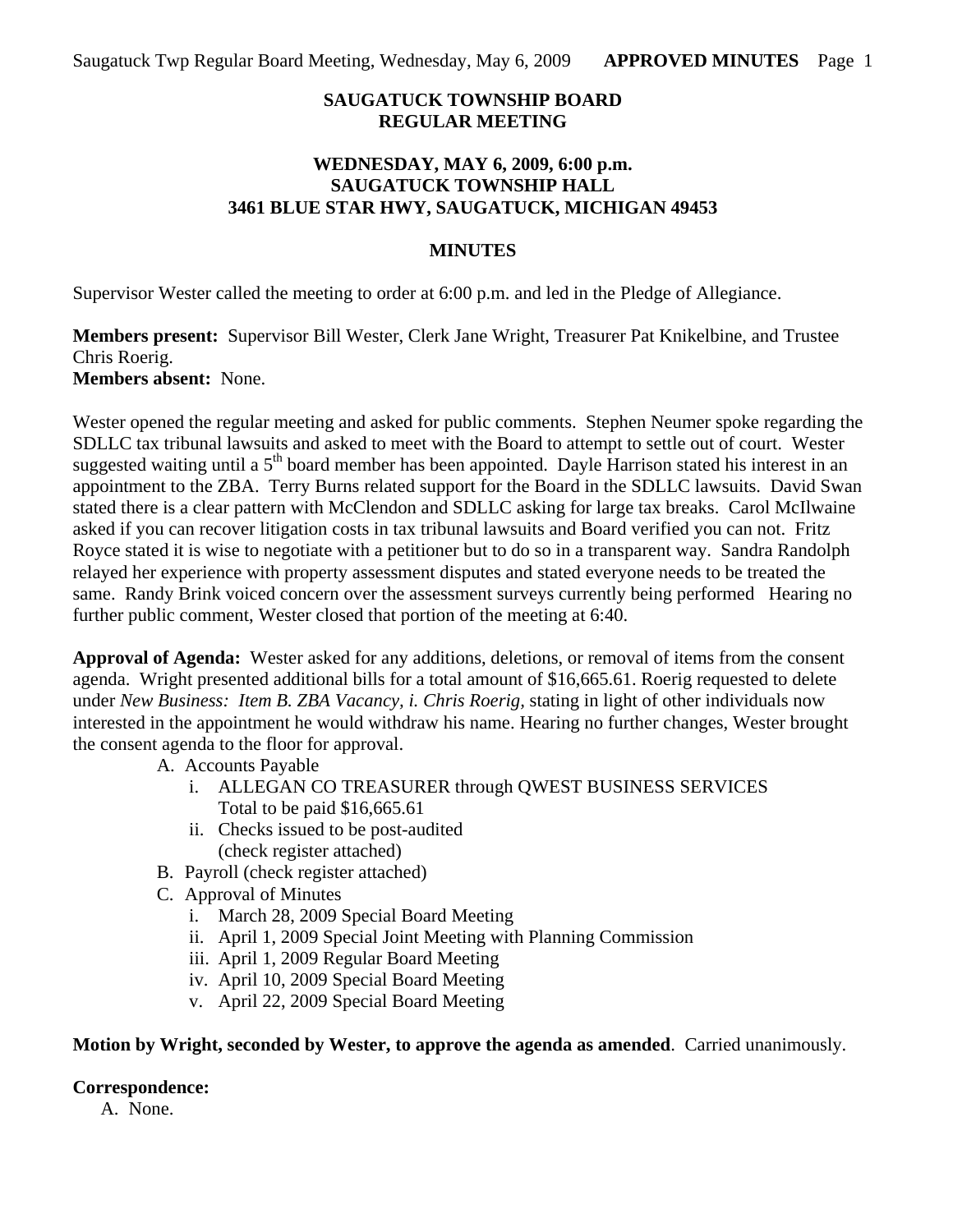# **Unfinished Business:**

- A. Cemetery Recapture Project. Wright stated there needs to be more time to inform the public of the intent to recapture unused graves and there was a **Motion by Wright, seconded by Knikelbine to table further action on the project until the next meeting.** Carried unanimously.
- B. Single Waste Hauler Update. Board discussed the experience Laketown Township had with adopting a single waste hauler for their township. Wester then opened the meeting to public comment on the subject and the majority of comments were against the proposal. Board acknowledged opposition was 2 to 1 against a single waste hauler and agreed to no longer pursue the idea at this time.
- C. Lakeshore Drive Emergency Access Update. Roerig stated a land owner is generously offering property that would allow right of way access for emergency vehicles only, to the south side of the washout. He added more work needs to be done to make the access happen, but the township is facilitating the effort.

# **New Business:**

- A. Board Trustee Vacancy. Wester stated the procedure to follow is to take interested individuals, review their credentials, and hold a special meeting to appoint a new Trustee to the Board before the  $25<sup>th</sup>$  of the month. He added there are 3 people interested in the position, Larry Edris, Maggie Conklin, and Jim Hanson. Board set a tentative date of May  $20<sup>th</sup>$  at 6:00 p.m. for the special meeting to appoint a new Trustee to the Board.
- B. ZBA Vacancy. Wester stated there are 3 interested applicants for the open seat on the ZBA, Mark Putnam, Dayle Harrison, and Jonathan Phillips. Mark Putnam introduced himself and spoke regarding his attributes. Jonathan Phillips introduced himself and spoke as well. Wester verified the Board will address the ZBA appointment at the special meeting on the  $20<sup>th</sup>$ .
- C. Cemetery Maintenance Agreement with City of Saugatuck. Wright stated the agreement was drawn up by the City of Saugatuck Attorney and has the Township Manager's approval. She added it is a legally binding agreement where the city would pay a portion of cemetery maintenance costs. **Motion by Roerig, seconded by Knikelbine to approve the Cemetery Services Agreement with the City of Saugatuck and authorize the Clerk and Supervisor to sign.** Wester asked if the Township Attorney had reviewed the agreement and Wright stated no. Roerig amended the motion to add **subject to legal review.** Roerig commended the City of Saugatuck Council for recognizing the obligation to their citizen's state of rest in an appropriate fashion and hoped the City of Douglas would do so as well. Motion carried unanimously.
- D. Proposed Water Access Zoning Ordinance. Wester called on Planning Commission Chair Jim Hanson to briefly describe the proposed ordinance. Hanson presented the language which would add a sliding scale to regulate boat docks and slips and require the Zoning Administrator to authorize the installation of any dock. He stated the Commission worked hard in preparing the ordinance and asked the Board to approve it. **Ordinance 2009-03 Waterfront Access was offered by Roerig and supported by Wester.** Knikelbine verified dock setbacks are addressed under section 8. Roll call vote: Knikelbine-yes, Wright-yes, Roerig-yes, Wester-yes. Ordinance declared adopted.
- E. 2009 Road Projects and Acceptance of Low Bid. Roerig presented the bid tabulation results for the 2 road projects slated for this summer,  $64<sup>th</sup>$  Street from  $134<sup>th</sup>$  Ave to  $135<sup>th</sup>$  Ave and Clearbrook from  $64<sup>th</sup>$  St to  $65<sup>th</sup>$  St. He recommended the Board accept the low bid of \$175,383.70 from Michigan Paving & Materials. **Motion by Wright, seconded by Roerig to accept the bid from Michigan Paving in the amount of \$175,383.70 as presented.** Motion carried unanimously.
- F. Regular Board Meeting Start Time. Board discussion took place regarding the new start time of 6:00 p.m. as opposed to 7:00 p.m. and it was agreed the 6:00 p.m. start time works well. **Motion by Knikelbine, seconded by Wester to permanently change the regular meeting time to 6:00**